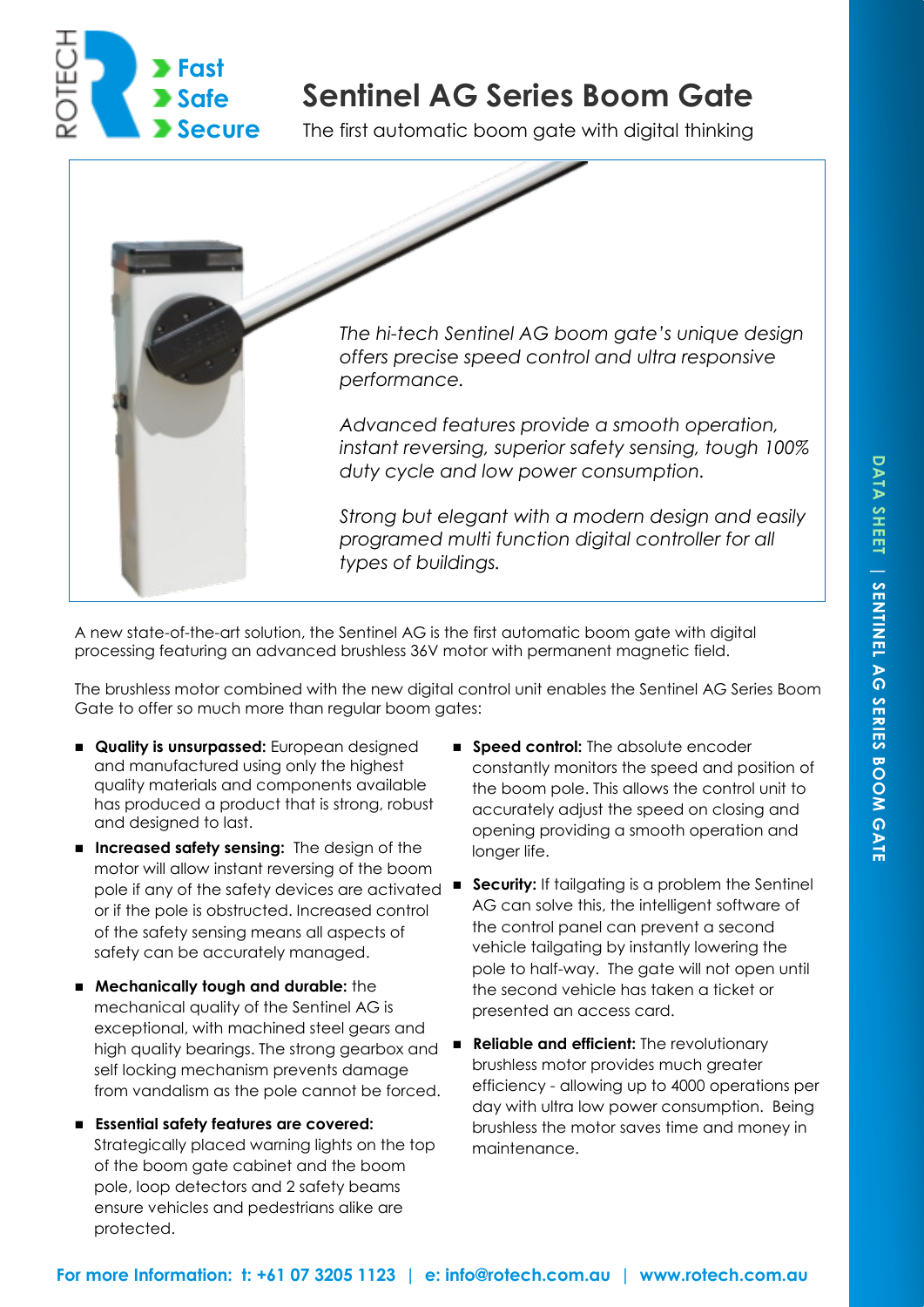

### **PRODUCT FEATURES**

Sentinel AG Series Boom Gate



*The boom gate cabinet is strong, robust and very stable during operation. 3 mm steel plate zinc coated finished in white polyester UV resistant powder for long life.* 



*LED flashing lights on four corners of the cabinet provide a warning to motorists and pedestrians that the boom gate is operating.* 



*Easy to set up large LCD display with multiple functions. Speed control, ramp up and down, safety sensing are all stored in the memory. No relays on board make the unit very reliable.* 

# **ELLIPTICAL POLE**



*The strong elliptical pole section and center rib, ensure stability in high winds. LED flashing lights are an option.* 



The revolutionary and *innovative brushless digital mot or with permanent magnetic field. Allows intensive use with the benefit of ultra low power consumption.* 



*St eel mac hined gears assembled with high quality bearings are rigorously tested to ensure precision movement and a long life.* 



*The pole protection cover rigidly secures the boom pole. The pole cover and top cover can be provided In different colours.* 



*The advanced innovative and precise Absolute Encoder is assembled on the slow shaft of the motor. It monitors the safety sensing circuit hundreds of times a minute allowing for instant reverse of the boom pole.* 



*The durable, high quality springs are supplied in different sizes to efficiently balance the boom pole. The springs are rated for over 3 million operations.*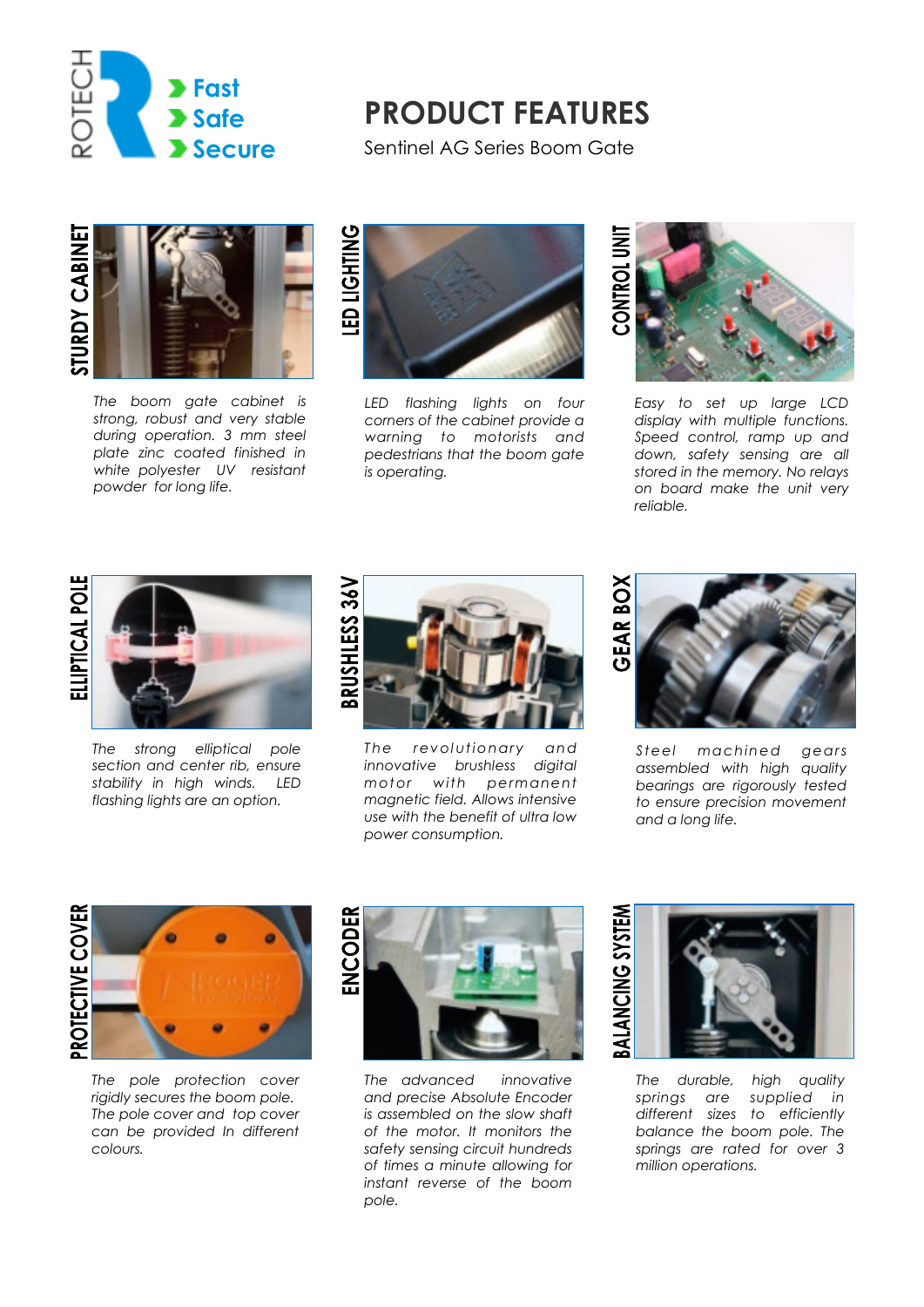

## **PRODUCT ACCESSORIES**

Sentinel AG Series Boom Gate



*FOOT MOUNTED ADJUSTABLE SUPPORT POST: This sturdy post supports the boom pole and the height is adjustable on site to allow for kerbs or uneven roadways.* 



*FOLDING SUPPORT POST: This support post is mounted on the boom pole and has a height adjustable leg. That maintains the pole in a horizontal position.* 



*ARTICULATED ARM FOR LOW CEILING HEIGHT APPLICATIONS: The articulated arm is used where there is a height restriction such as underground garages.* 





*GSM MOBILE PHONE CONTROL: The G Switch module can be programed to accept up to 500 different mobile numbers. When the module receives a call from a registered mobile it will open the boom gate but does not incur any call charges.* 



*RADIO CONTROLS: The Nova code hopping radio controls offer convenience and security. They can operate at up to 80 metres and 250 transmitters can be coded into one receiver.* 



*LD 142 LOOP DETECTOR: A loop detector with cutting edge technology to provide selectable parameters, all programmable from the buttons on the front panel. The LD 142 has all the functions of a normal loop detector plus flexibility and acts as a loop analyser.* 



*A fence is often used to stop pedestrians gaining entry under the boom pole. In areas where there are numerous pedestrians it is advisable to also fit a warning device such as a buzzer or flashing light.* 



*RFID CARD ACCESS CONTROL: The M1000 controller is a basic system designed to operate two boom gates. It is a stand alone system and can easily be programed to void cards using the LCD display on the unit.* 



*LED TRAFFIC LIGHTS: There are two sizes available 100 mm and 200 mm diameter. For access control situations red / green is normally preferred but red / green/ amber are also available.*